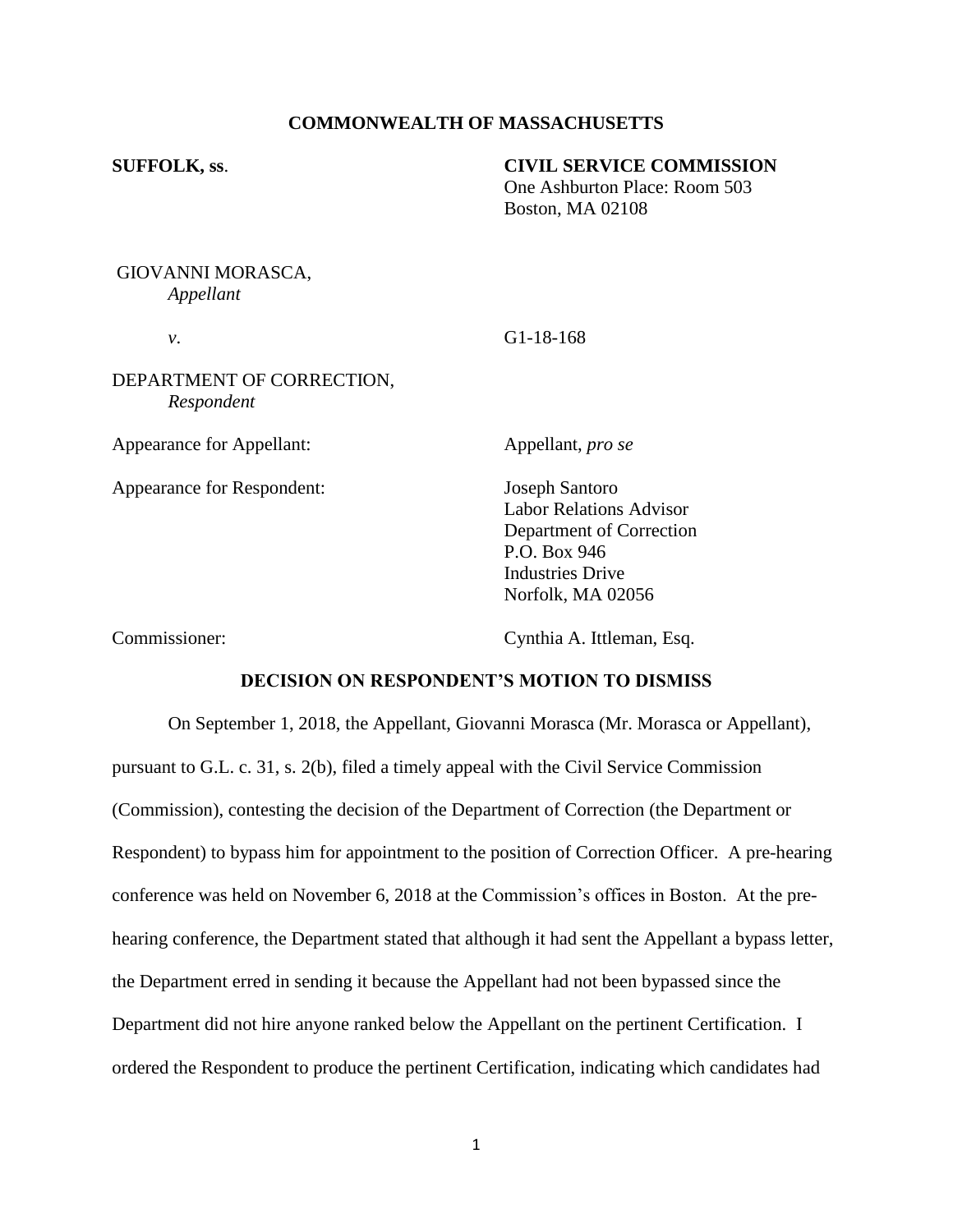been selected. On November 7, 2018, the Respondent filed Certification 05164 and a Motion to Dismiss (the Motion). Also on November 7, 2018, I informed the Appellant that he may submit an opposition to the Motion by November 21, 2018 and that his opposition may take the form of a letter or a memorandum, that it need not be in the form of a legal pleading. The Appellant did not file a response to the Motion.

## **FINDINGS OF FACT:**

- 1. As part of the November 6, 2018 pre-hearing conference, the parties agreed that: a) Mr. Morasca took and passed the written portion of the examination for Correction Officer on March 19, 2016; and b) Mr. Morasca's name appeared on Certification No. 05164 tied in the 73<sup>rd</sup> ranking and that no candidates ranked below the Appellant were selected. (Stipulation)
- 2. On November 7, 2018, the Respondent submitted Certification 05164 with formal notations indicating that no one ranked below the Appellant was selected and that one (1) person was selected who was tied with the Respondent at the  $73<sup>rd</sup>$  rank. (Administrative Notice)

## *Legal Standard for Motion to Dismiss*

In accordance with 801 CMR 1.01(7)(g)(3), the Commission may at any time, on its own motion or that of a Party, dismiss an appeal for lack of jurisdiction to decide the matter or for failure of the Appellant to state a claim upon which relief can be granted. Such motions are decided under the well-recognized standards for summary disposition as a matter of law, i.e., "viewing the evidence in the light most favorable to the non-moving party," the undisputed material facts affirmatively demonstrate that the non-moving party has "no reasonable expectation" of prevailing on at least one "essential element of the case." *See, e.g.,* Milliken &

2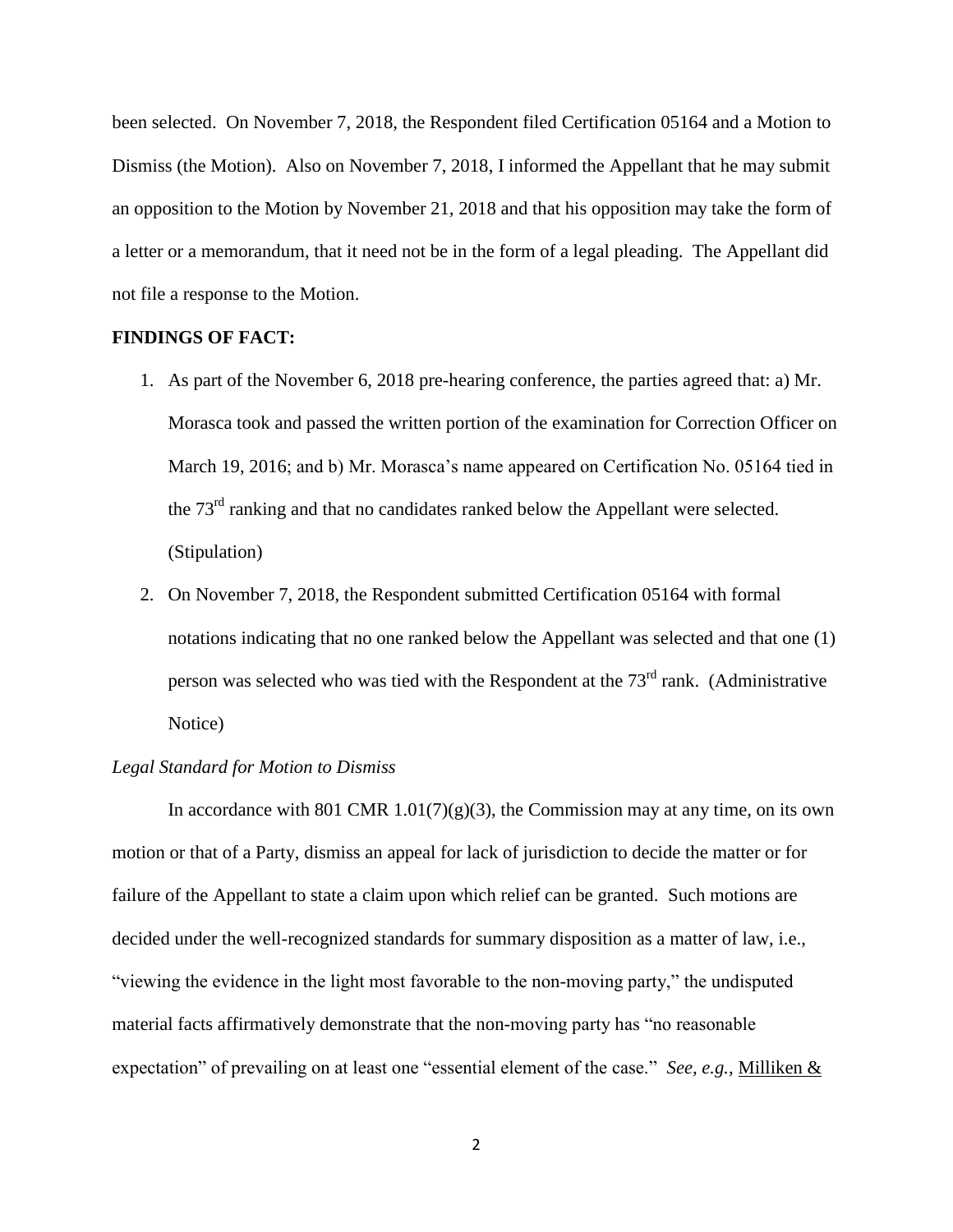Co. v. Duro Textiles LLC, 451 Mass. 547, 550 (2008); Maimonides Sch. v. Coles, 71 Mass. App. Ct. 240, 249 (2008); Lydon v. Mass. Parole Bd., 18 MCSR 216 (2005).

## *Applicable Civil Service Law*

The Commission has long held that the appointment of a candidate among those with the same rank on a Certification is not a bypass. *See* Edson v. Reading, 21 MCSR 453 (2008), *aff'd,* Edson v Civil Service Comm'n., Middlesex Superior Court No. 08-CV3418); Bartolomei v. Holyoke, 21 MCSR 94 (2008); Coughlin v. Plymouth, 19 MCSR 434 (2006); Kallas v. Franklin School Dep't., 11 MCSR 73 (1998); and <u>Servello v. Dep't. of Correction</u>, 28 MCSR 252 (2015). *See also*, Thompson v. Civil Service Comm'n., Suffolk Superior Court, No. MICV1995-5742 (1996)(concluding that selection among tied candidates does not present a bypass); Massachusetts Ass'n. of Minority Law Enforcement Officers v. Abban, 434 Mass. 256, 261 (2001)("In deciding bypass appeals, the commission must determine whether the appointing authority has complied with the requirements of Massachusetts civil service law for selecting lower scoring candidates over higher scoring candidates …"); Cotter v. Boston, 193 F.Supp. 2d 323, 354 (D. Mass. 2002)(citing HRD Guide), *rev'd*. in part on other grounds, 323 F.3d 160 (1st Cir. 2003)("when a civil service exam results in a tie-score, and the appointing authority … promotes some but not all of the candidates, no actionable 'bypass' has taken place in the parlance of … civil service …").

## *Analysis/Conclusion*

The parties stipulated at the prehearing conference that no one ranked below the Appellant on Certification 05164 was selected for employment at the Department of Correction. On November 7, 2018, the Respondent produced Certification 05164. This Certification indicates, as the parties also agreed at the pre-hearing conference, that the Appellant's name was

3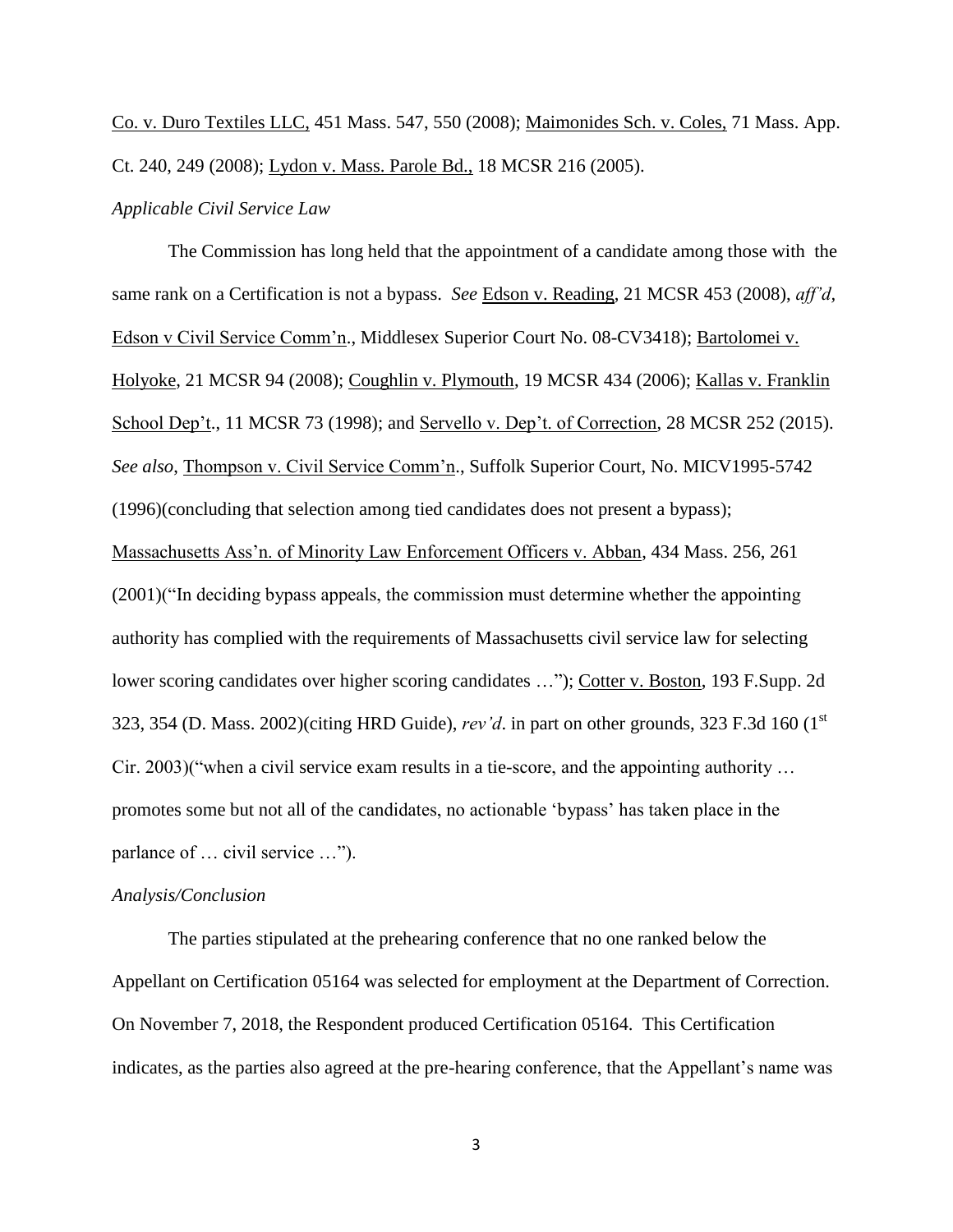ranked  $73<sup>rd</sup>$  thereon. The parties further agreed at the pre-hearing conference, and the Certification affirmed, that no one ranked below the Appellant was hired. The Certification also shows that a number of candidates were tied in the  $73<sup>rd</sup>$  ranking and that one (1) of the other candidates who were tied for  $73<sup>rd</sup>$  was hired.

When a candidate is bypassed by a candidate ranked lower on the pertinent Certification, the bypassed candidate has a right to appeal such bypass at the Commission. However, it is well established that a candidate who was not bypassed by a candidate ranked lower on a certification does not have the right to appeal. Viewing the evidence in the light most favorable to the Appellant, the undisputed material facts show that there is no one ranked below the Appellant on Certification 05164 who was hired by the Respondent. One (1) candidate who was in the Appellant's tie group and also ranked  $73<sup>rd</sup>$  was hired but since that candidate had the same score as the Appellant, that candidate did not bypass the Appellant. As a result, there is no reasonable expectation that the Appellant will prevail on at least one essential element of the case.

For the aforementioned reasons, the Respondent's Motion is granted and the Appellant's appeal, docketed as G1-18-168, is hereby *dismissed.* 

#### Civil Service Commission

*/s/ Cynthia A. Ittleman* Cynthia A. Ittleman Commissioner

By a vote of the Civil Service Commission (Bowman, Chairman; Camuso, Ittleman, Stein and Tivnan, Commissioners) on December 6, 2018.

Either party may file a motion for reconsideration within ten days of the receipt of this Commission order or decision. Under the pertinent provisions of the Code of Mass. Regulations, 801 CMR 1.01(7)(l), the motion must identify a clerical or mechanical error in this order or decision or a significant factor the Agency or the Presiding Officer may have overlooked in deciding the case. A motion for reconsideration does not toll the statutorily prescribed thirty-day time limit for seeking judicial review of this Commission order or decision.

Under the provisions of G.L c. 31, § 44, any party aggrieved by this Commission order or decision may initiate proceedings for judicial review under G.L. c. 30A, § 14 in the superior court within thirty (30) days after receipt of